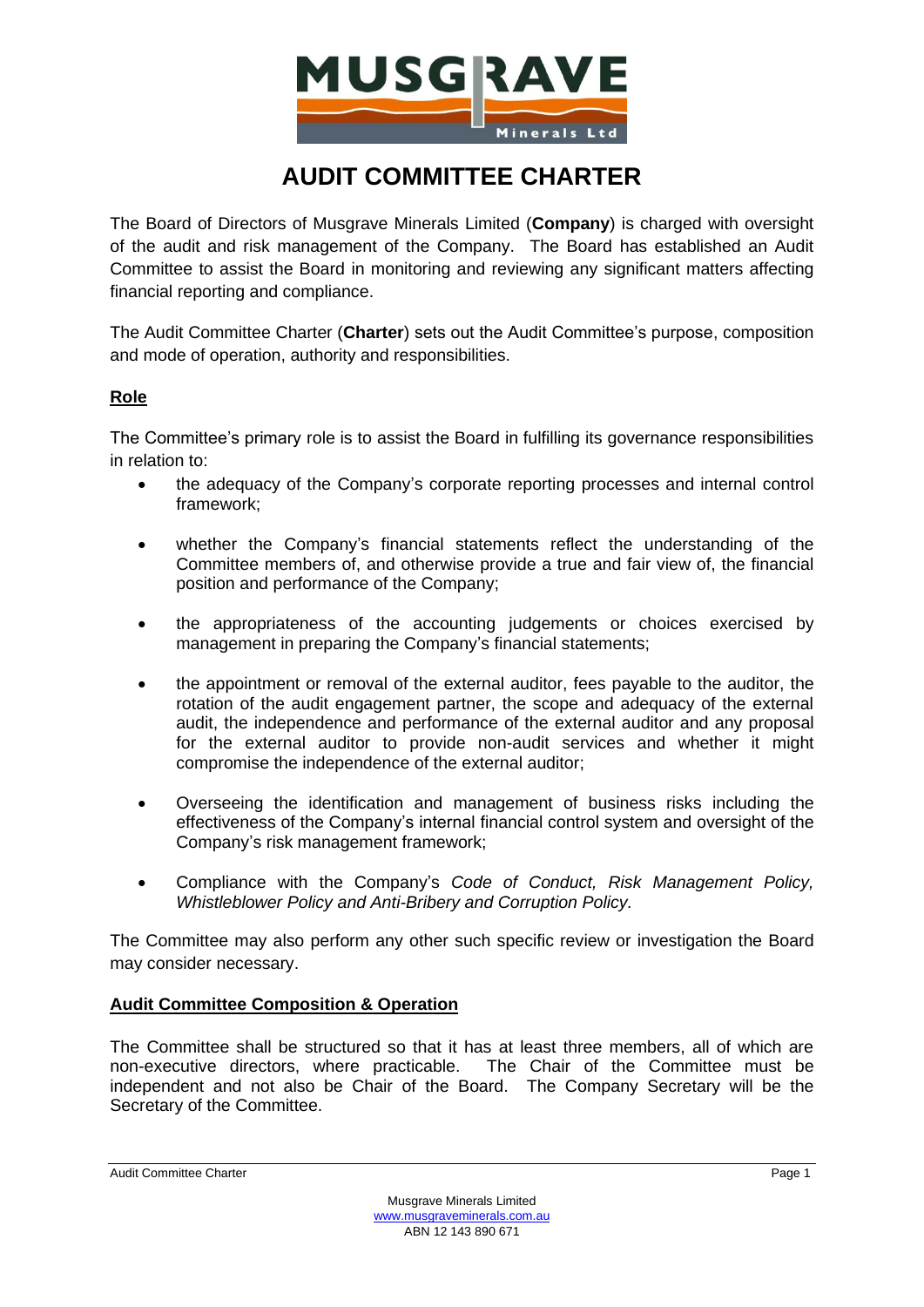

The Board will appoint members of the Committee. The Board may remove and replace members of the Committee by resolution. All members of the Committee must be able to read and understand financial statements and the key financial issues facing the Company.

The Chair should be an independent Director and not the Chair of the Board of Directors. The Chair shall also have a strong finance, accounting or business background.

## **Responsibilities of the Audit Committee**

## **Review of Financial Reports**

The Committee will review financial information and reports prepared by management for external reporting purposes. This includes reviewing the propriety of related party transactions, evaluating the appropriateness of accounting principles adopted by management in the financial reports and the integrity of the Company's financial statements.

The Committee will oversee the financial reports and the results of the external audit of such reports and assess whether processes exist to reasonably guarantee that financial information provided to investors and the Board is accurate and reliable.

The Committee will also satisfy itself that appropriate declarations have been made by the CEO/CFO in accordance with the requirements of the *Corporations Act 2001*.

#### **External Auditors**

The Committee shall report to the Board on external audit arrangements including:

- Making recommendations to the Board on procedures for the selection, appointment, and if necessary removal, of external auditors and reviewing terms of engagement including the rotation of external audit partners;
- Reviewing the audit plan including proposed fees for audit work to be undertaken and reviewing the performance, succession plan and monitoring the independence of the auditor;
- Implementing a process for approval of all non-audit services provided by the external auditor and make a recommendation as to whether the provision of such services may compromise the independence of the external auditor;
- Monitoring the relationship between management and the external auditors;
- Discuss any necessary recommendations to the Board for the approval of quarterly, half yearly or annual reports;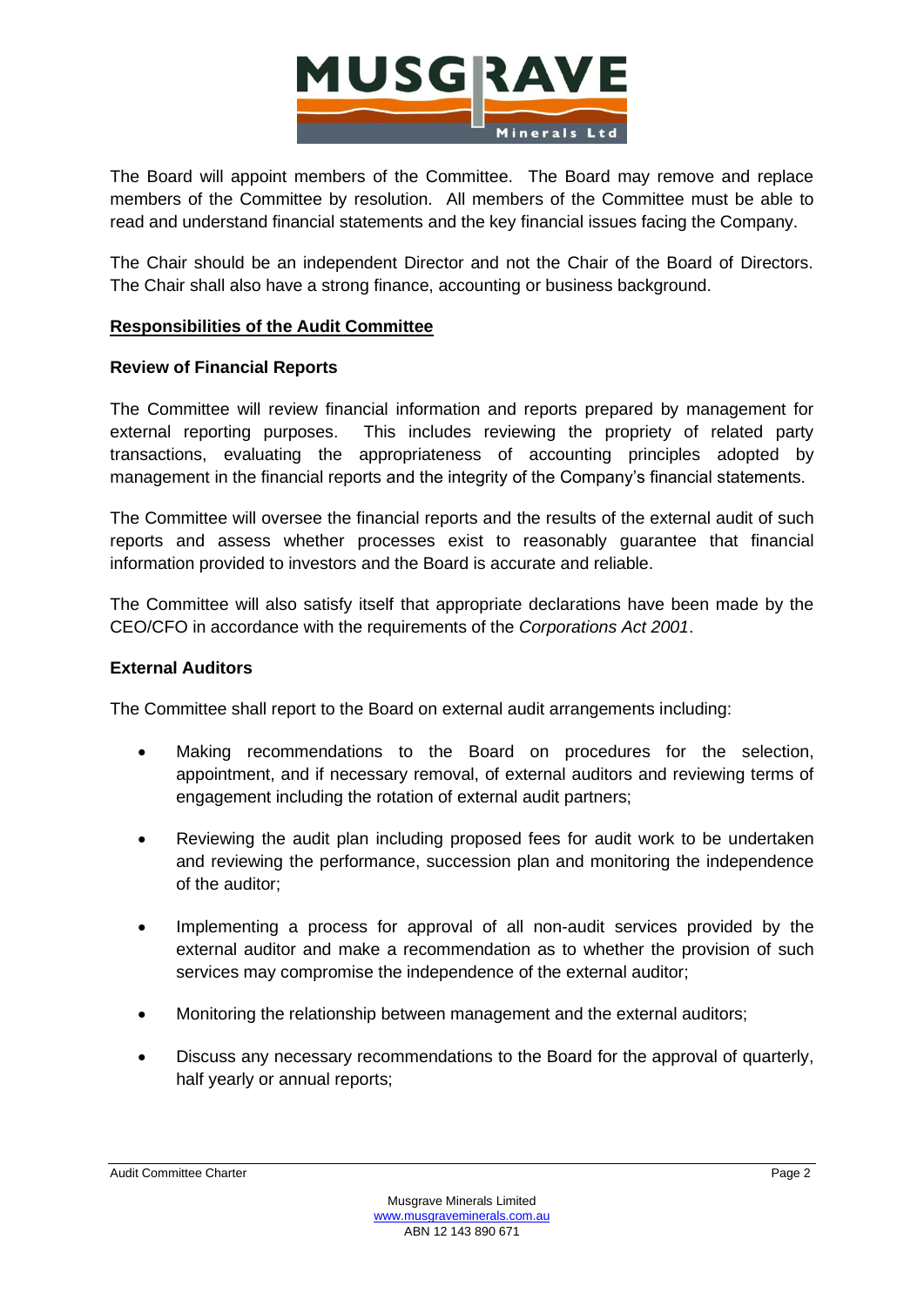

- Evaluating the adequacy and effectiveness of accounting and financial controls implemented by the Company together with any recommendations of the external auditor in relation thereto;
- Meeting with the external auditors at least twice in each financial reporting interval without the presence of management and at any other time the Committee deems appropriate; and
- Receive and review the Auditors Independence Declaration to be provided to the Directors of the Company pursuant to section 307C of the *Corporations Act 2001*.

#### **Risk Management**

The Committee will oversee and assess the effectiveness of the Company's risk management and internal control framework which is designed to identify, monitor and manage risk throughout the Company.

The role and responsibilities of the Committee in relation to risk management are set out in the Company's Risk Management Policy which is reviewed and amended by the Board from time to time.

#### **Meetings**

The Committee will meet at least twice a year, or as often as the Committee deems necessary in order to undertake its role effectively.

Meetings of the Committee are called by the Secretary as directed by the Board or at the request of the Chair of the Committee. The Company Secretary will attend all Committee meetings and all minutes of the Committee will be entered into a minute book maintained for that purpose and will be open at all times for inspection by any Director. After each Committee meeting the minutes are to be included in the papers for the next full Board meeting.

A quorum shall consist of two members of the Committee. In the absence of the Chair or their nominee, the Committee members shall elect one of the members as Chair of that meeting.

#### **Access to Information & External Advice**

The Committee has the right of access to management, all company personnel and the books and records of the Company to enable them to discharge their duties as Committee members, except where the Board determines that such access would be adverse to the Company's interests.

The Committee members may meet with the Auditors, internal or external, without management being present.

Audit Committee Charter **Page 3** Page 3